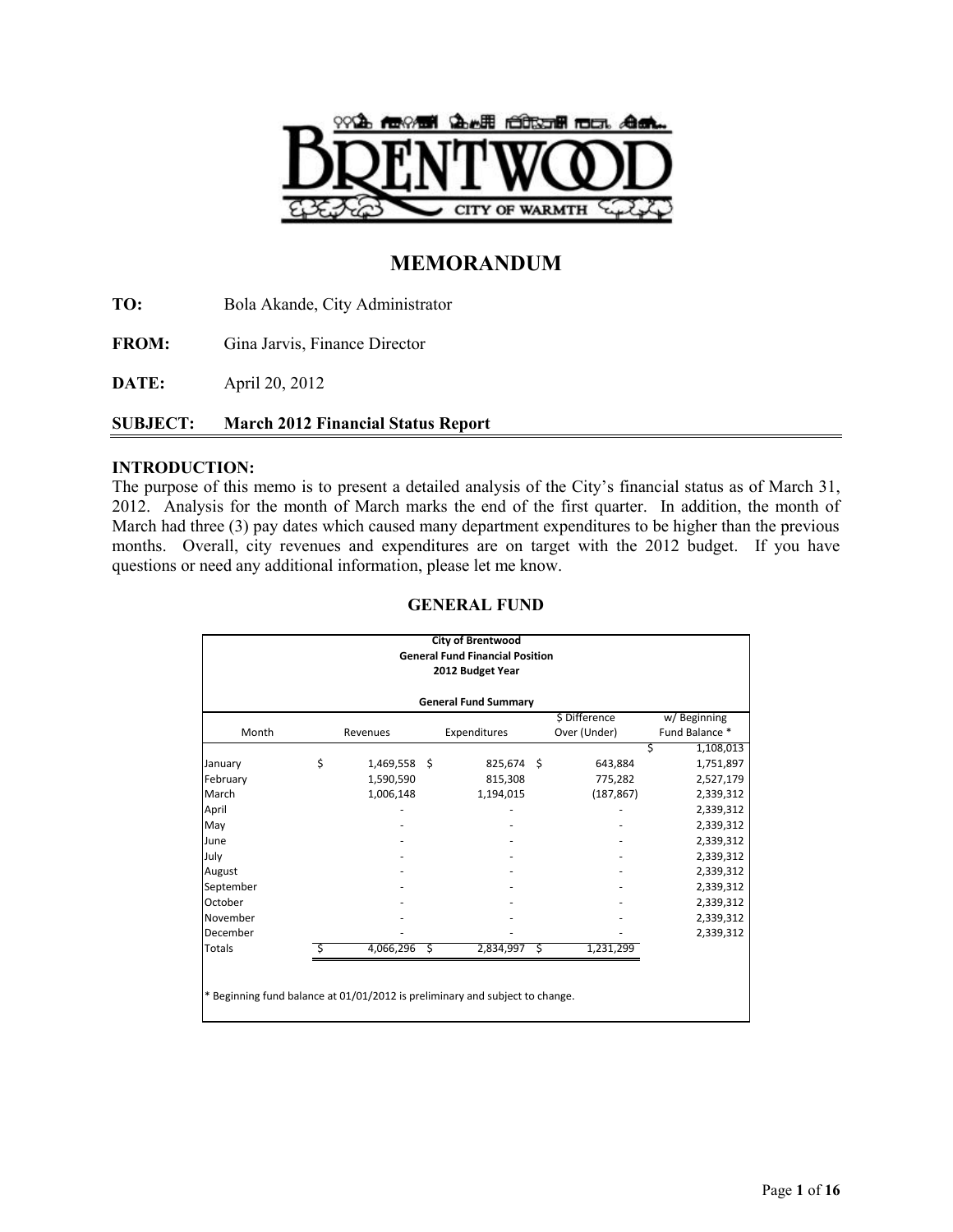#### **General Fund Revenue**

Total General Fund revenue through March 2012 is on pace with 2011 and about \$400k higher than the 2012 budget. The following section provides detail information for the City's General Fund revenue.

#### **Total Revenue:**



### **Taxes:**

Ad valorem tax revenue is posted to the General Fund in November. Year to date sales tax revenue caught up with both 2011 as expected and is tracking higher than the 2012 budget through March. Utility tax revenue dropped slightly in March but is still on target at 23.37% of the 2012 budget. Other tax revenue includes the road & bridge tax, financial institution tax, railroad & utility tax, state motor fuel tax and cigarette tax. These taxes combined are slightly less than March 2011 but reflect 28.03% of the 2012 budget.

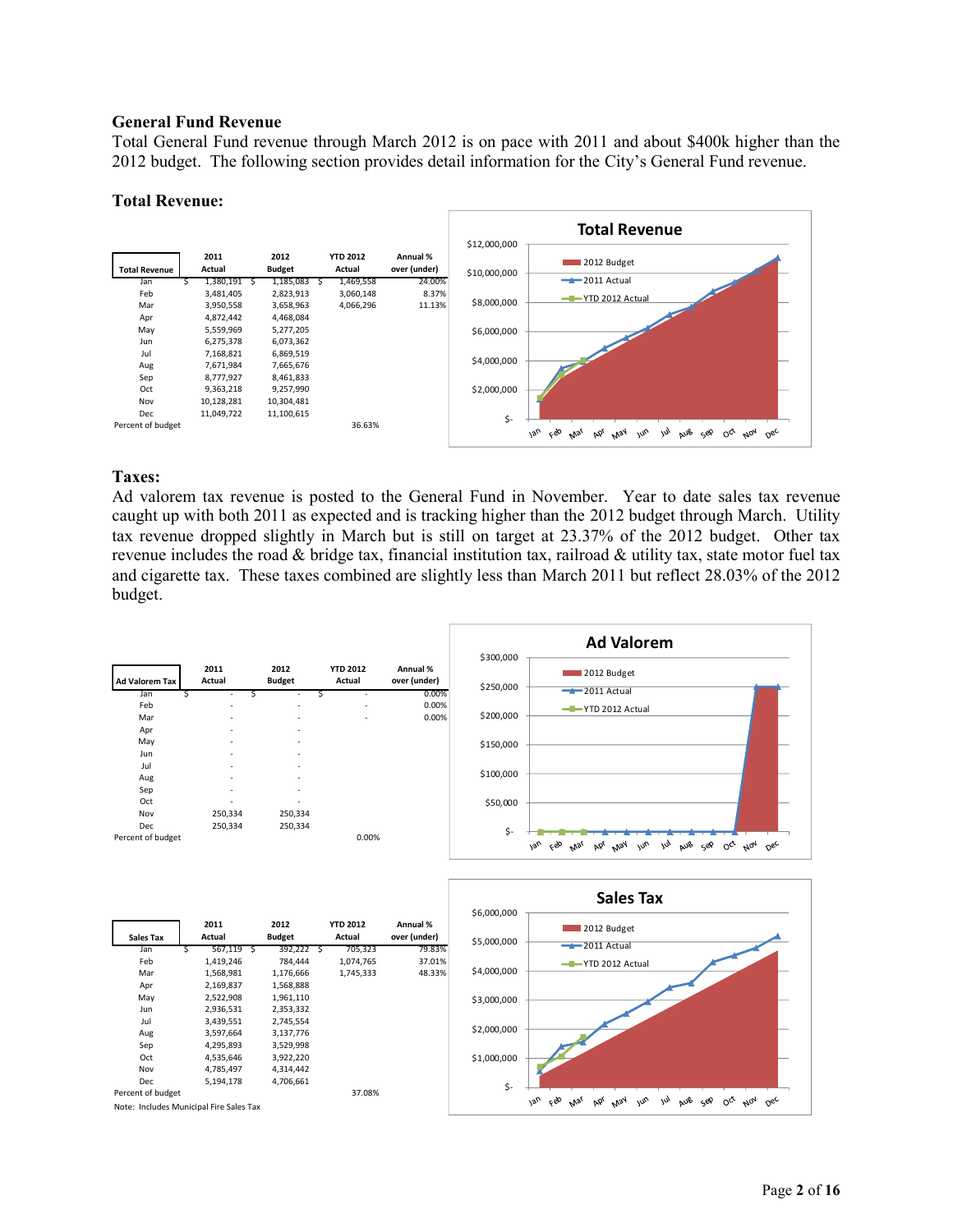

#### **Licenses and Permits:**

Percent of budget 28.03%

Business license revenue is right on target with last year and the 2012 budget. Building permits are still down compared to the 2012 budget but we anticipate a steady increase in this revenue source as current development projects in the city move forward. Other license and permit revenue includes liquor licenses, automobile licenses, occupancy permits, planning/zoning applications, electrical permits and plumbing permits. These revenue sources showed improvement in March and are now tracking higher than March 2011 and reflect 42.51% of the 2012 budget.

\$-

 $\sqrt{2}$ 

Feb Mar Apr May Jun

Jul Aus sep oct Nov Dec

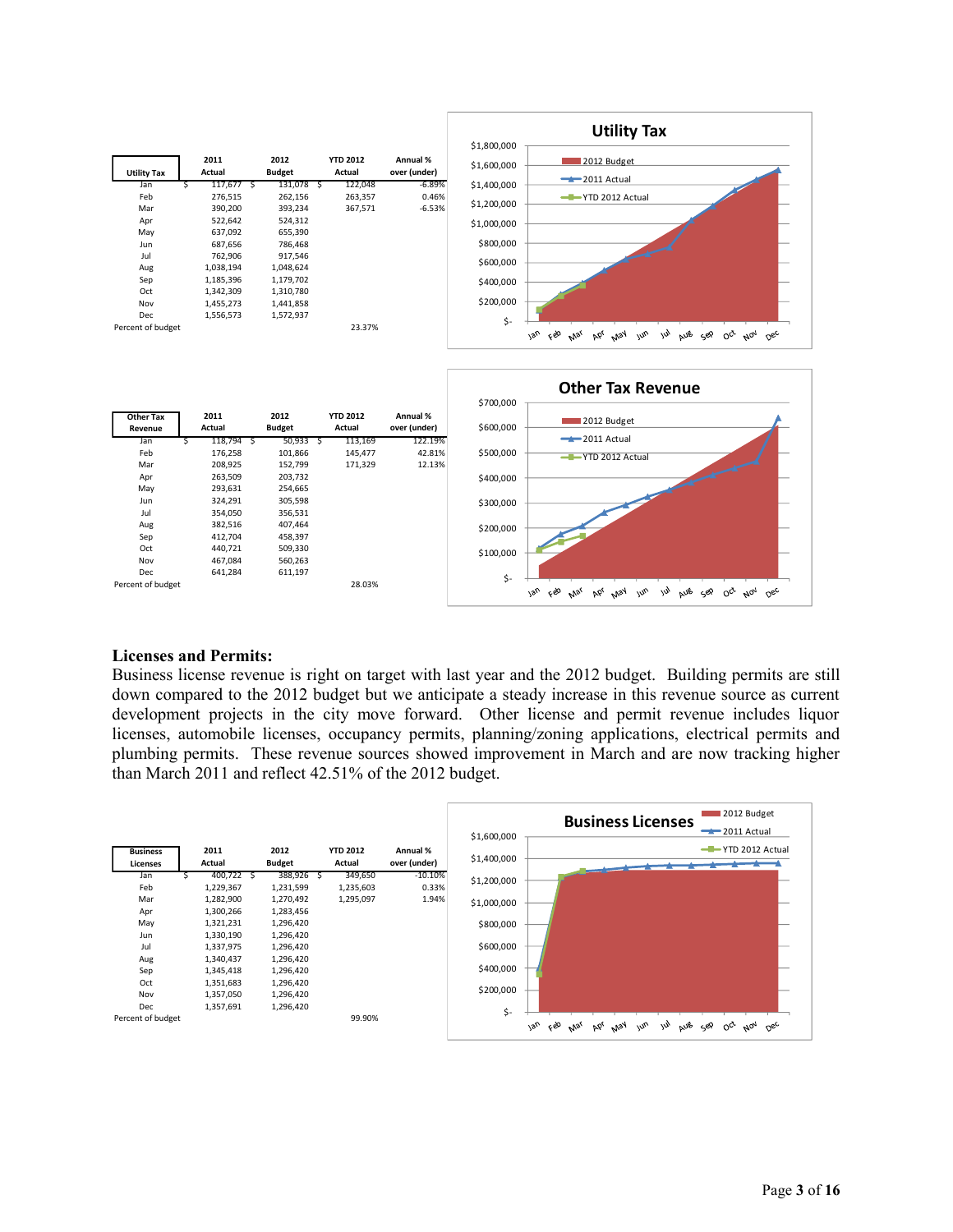

|  | <b>Fines and Forfeitures:</b> |
|--|-------------------------------|
|  |                               |

Oct 112,927 84,170 Nov 116,951 92,587<br>Dec 139.542 101.000 139,542 Percent of budget 42.51%

75,753

Fines and forfeitures continue to be coming in less than anticipated in the 2012 Budget at only 20.13% and are now falling below 2011 levels. We will be looking into this revenue item in April to see if we can pinpoint the reason for the shortfall and determine what action needs to be taken going forward.

 \$- \$20,000 \$40,000

 $\sqrt{2}n$ 

Feb Mar Apr May Jun

Jul Aus sep oct Not Dec

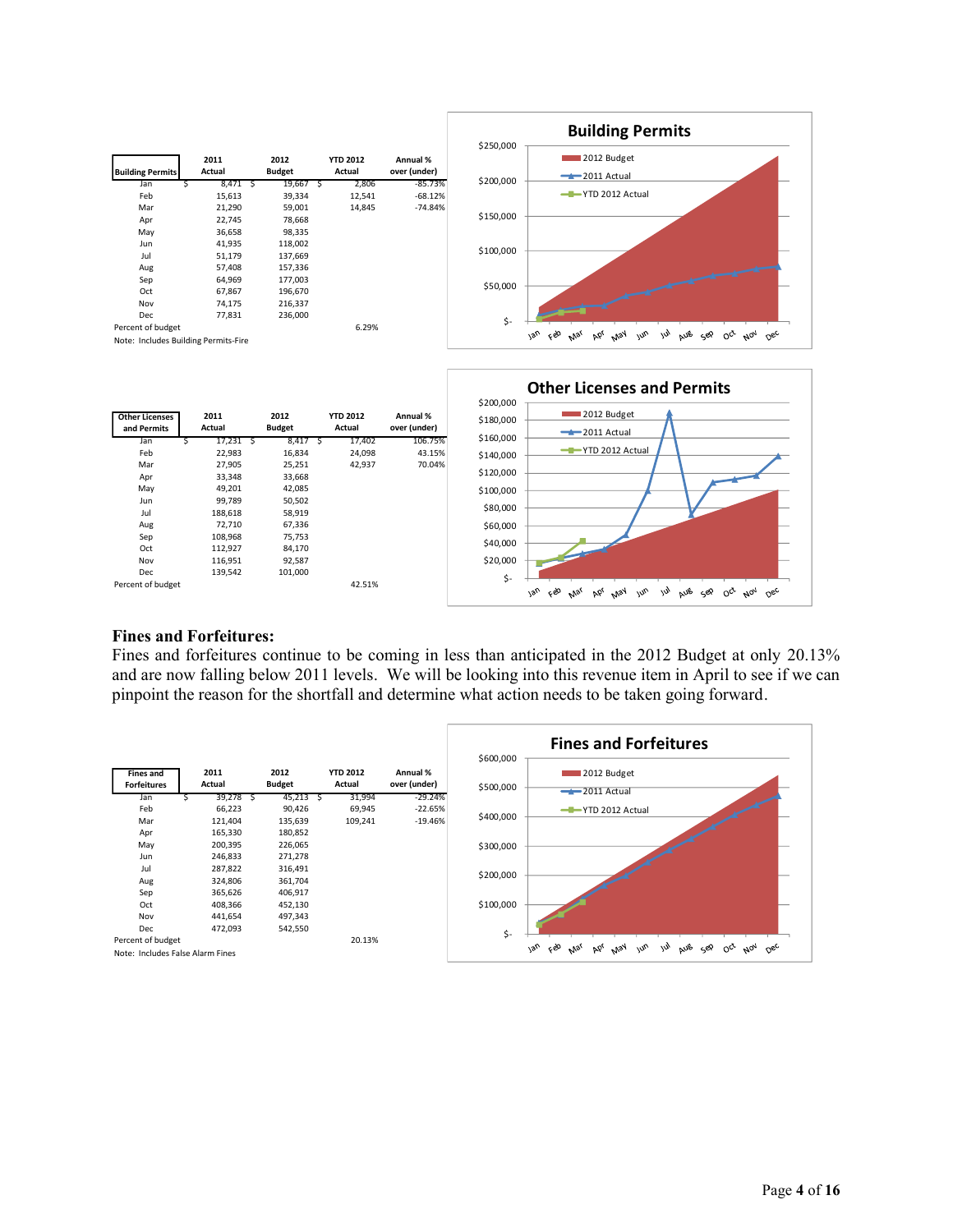#### **Intergovernmental:**

Intergovernmental revenue includes anticipated grant revenue, revenue from the library and the City of Rock Hill. Timing of grant revenue is difficult to predict which makes this revenue source difficult to compare to the prior year. However, total year to date revenue is 32.36% of the 2012 budget.



#### **Charges for Services:**

Charges for services include revenue from parks and recreation, garbage and public safety services. Year to date, this revenue source is above February 2011 but below budget at 20.88%. We will need to consult with Parks and Recreation to determine if this budget shortfall is expected to be recouped in the coming months due to the seasonal nature of some of the revenue such as Rink Fees and Ice Rink Rentals.



#### **Investment Income:**

Investment income from the City's money market account will now be posted monthly. March revenue reflects January and February investment income from the money market account. Further analysis and development of an investment program is still to come.

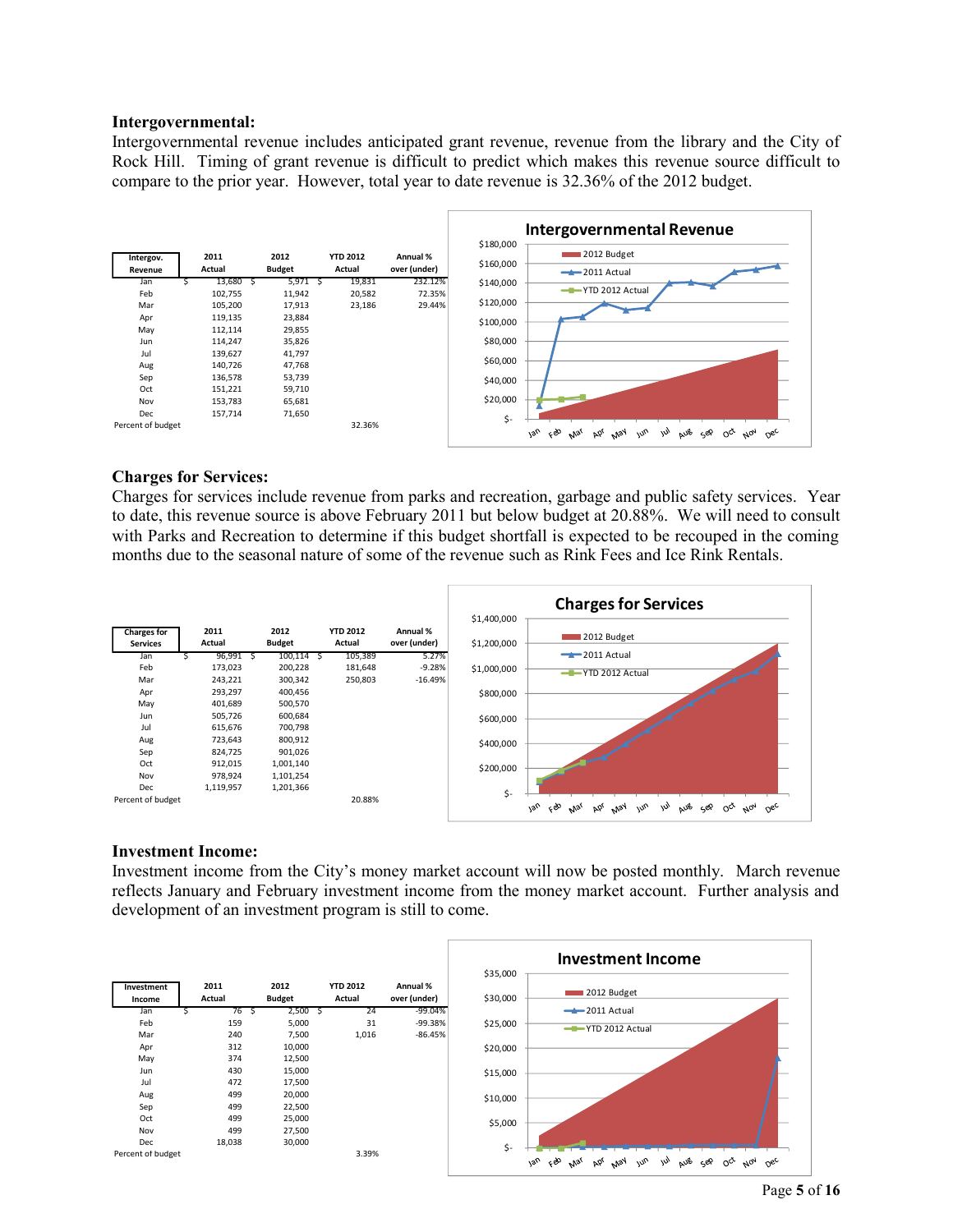### **Miscellaneous:**

The 2012 budget for miscellaneous revenue includes TIF reimbursements, TDD collection fees, and a litigation settlement. These revenues total \$432,000 and will not come in steadily on a monthly basis. In February, we received the 2011 TDD collection fee (\$24k). In March, we received seizure funds totaling (\$13k).

|                                 |                |                       |                           |                                                                                        | \$600,000   |
|---------------------------------|----------------|-----------------------|---------------------------|----------------------------------------------------------------------------------------|-------------|
| <b>Miscellaneous</b><br>Revenue | 2011<br>Actual | 2012<br><b>Budget</b> | <b>YTD 2012</b><br>Actual | Annual %<br>over (under)                                                               | \$500,000   |
| Jan                             | 152<br>.s      | 40,042                | 1,922<br>Ŝ                | $-95.20%$                                                                              | \$400,000   |
| Feb                             | (737)          | 80,084                | 32,101                    | $-59.92%$                                                                              |             |
| Mar                             | (19,708)       | 120,126               | 44,938                    | $-62.59%$                                                                              | \$300,000   |
| Apr                             | (17, 979)      | 160,168               |                           |                                                                                        |             |
| May                             | (15, 324)      | 200,210               |                           |                                                                                        | \$200,000   |
| Jun                             | (12, 250)      | 240,252               |                           |                                                                                        |             |
| Jul                             | (9,055)        | 280,294               |                           |                                                                                        | \$100,000   |
| Aug                             | (6, 619)       | 320,336               |                           |                                                                                        |             |
| Sep                             | 37,151         | 360,378               |                           |                                                                                        |             |
| Oct                             | 39,964         | 400,420               |                           |                                                                                        | \$-         |
| Nov                             | 47,057         | 440,462               |                           |                                                                                        |             |
| <b>Dec</b>                      | 64,487         | 480,500               |                           |                                                                                        | \$(100,000) |
| Percent of budget               |                |                       | 9.35%                     |                                                                                        |             |
|                                 |                |                       |                           | Note: Includes TIF Reimbursements, TDD Collections Fees and Comm Litigation Settlement |             |

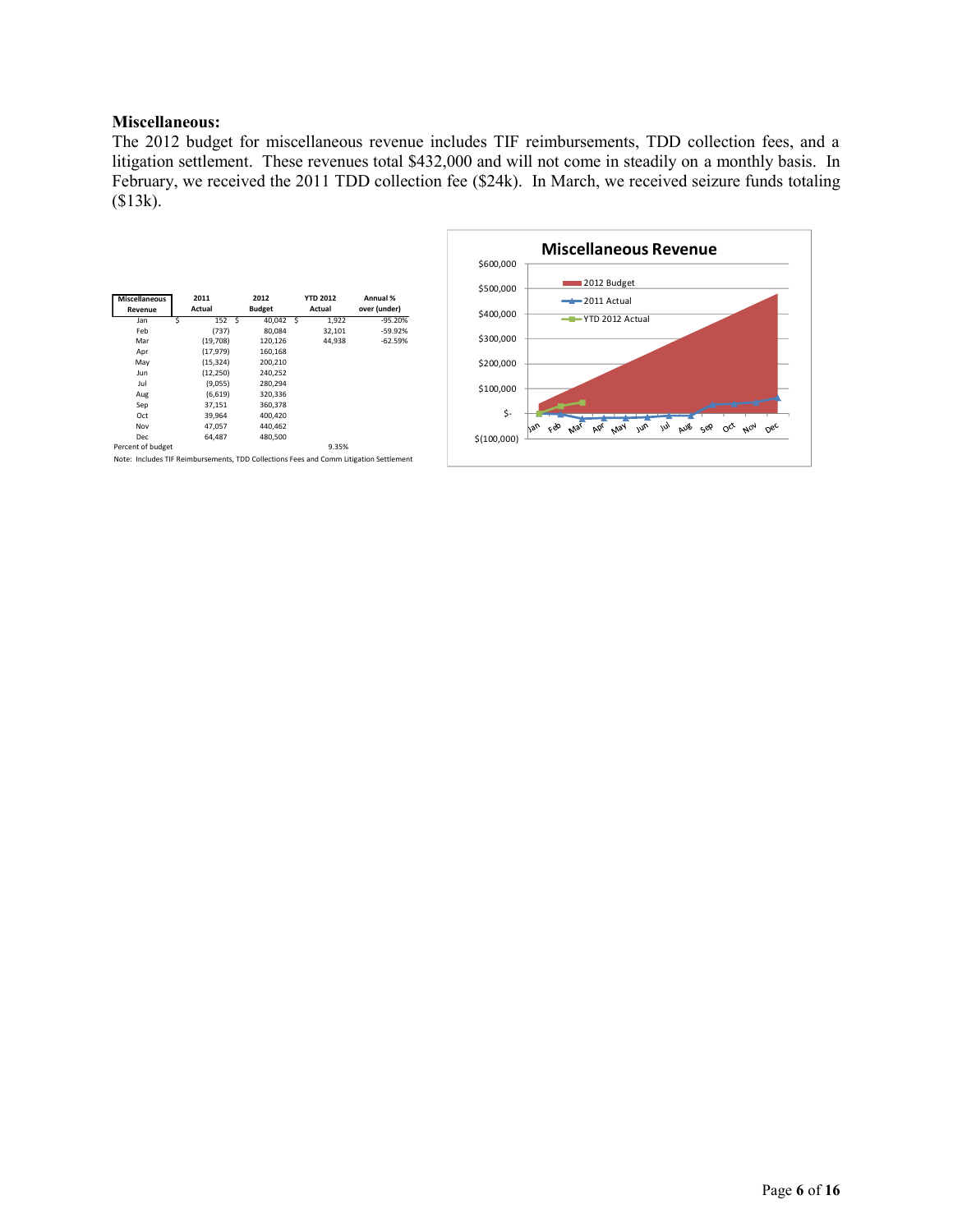### **Expenditures**

Total year to date General Fund expenditures through March 2012 are still slightly higher than March 2012 and reflect 25.69% of the 2012 budget. As mentioned in the introduction, we had three (3) pay dates in March and this has caused the department expenditures to appear at or above the 2012 budget. I believe this will smooth out in April and May and we will continue to see a small savings in the General Fund. The following section provides detail information for the City's General Fund expenditures.

### **Total Expenditures:**



#### **Administration:**

Administration department expenditures in 2012 will be higher than in 2011 because related Municipal Operating costs were moved to Administration in 2012. Year to date expenditures related to salaries are causing total expenditures to be higher than 2011 and the 2012 budget. This is due to a payout for a long term city employee that occurred in January. We will continue to monitor this department to make sure there are no budget problems that need to be addressed.

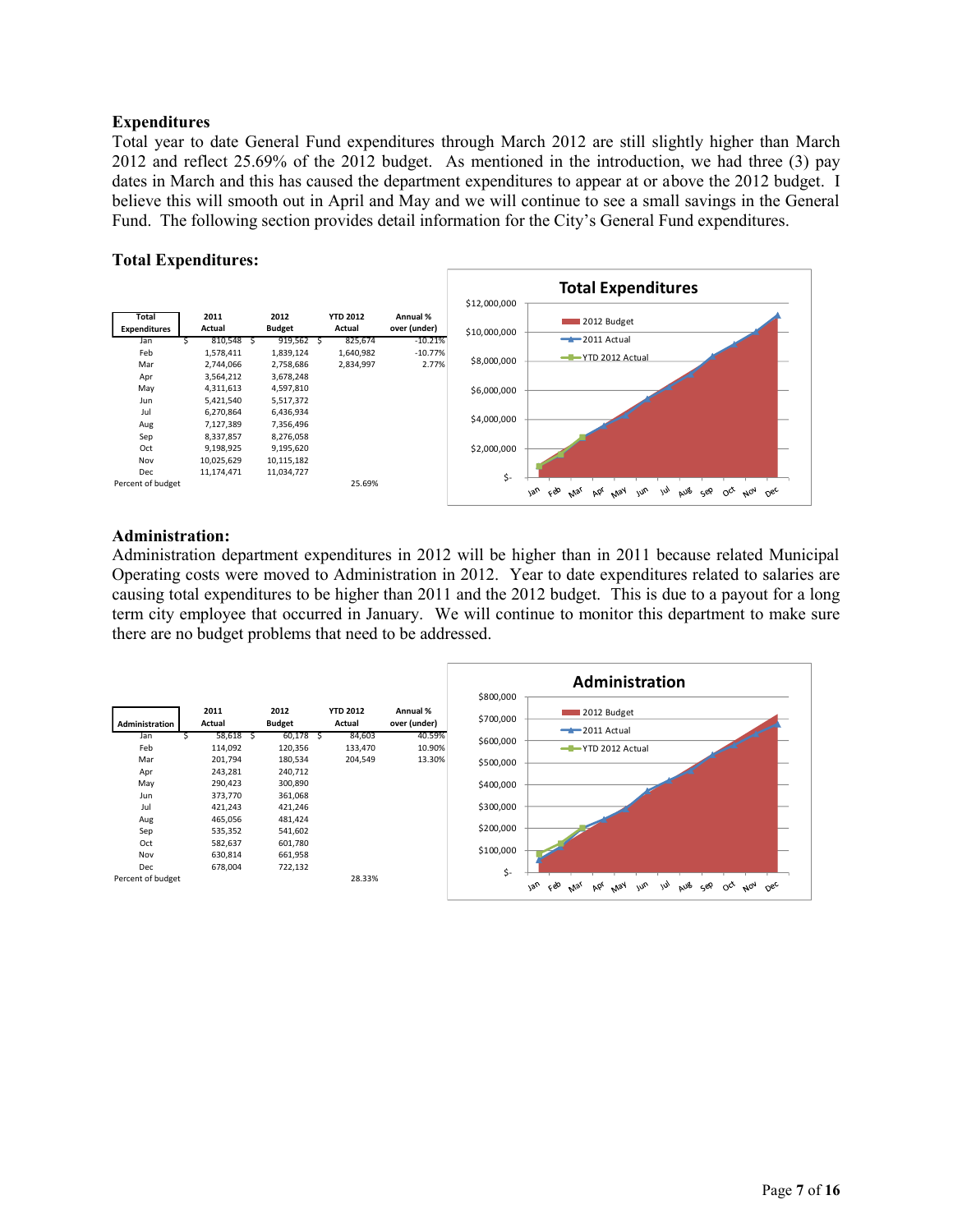### **Police:**

Police department expenditures in 2012 will be higher than in 2011 because related Municipal Operating costs were moved to Police in 2012. The Police department expenditures for March are right on target with the 2012 budget given the three (3) pay dates that occurred in March.



### **Fire:**

Fire department expenditures in 2012 will be higher than in 2011 because related Municipal Operating costs were moved to Fire in 2012. The Fire department expenditures for March are right on target with the 2012 budget given the three (3) pay dates that occurred in March.



#### **Public Works:**

Public Works department expenditures in 2012 will be higher than in 2011 because related Municipal Operating costs were moved to Public Works in 2012. The Public Works department expenditures for March are right on target with the 2012 budget. We may even be seeing some savings in this department given the three (3) pay dates that occurred in March.

|                     |         |               |                 |              |                            | <b>Public Works Department</b>                                                                                                            |
|---------------------|---------|---------------|-----------------|--------------|----------------------------|-------------------------------------------------------------------------------------------------------------------------------------------|
| <b>Public Works</b> | 2011    | 2012          | <b>YTD 2012</b> | Annual %     | \$2,000,000<br>\$1,800,000 | 2012 Budget                                                                                                                               |
| Department          | Actual  | <b>Budget</b> | Actual          | over (under) |                            | $-2011$ Actual                                                                                                                            |
| Jan                 | 56,852  | 146,272 \$    | 107,292         | $-26.65%$    | \$1,600,000                |                                                                                                                                           |
| Feb                 | 117,845 | 292,544       | 215,991         | $-26.17%$    | \$1,400,000                | -T-YTD 2012 Actual                                                                                                                        |
| Mar                 | 198,397 | 438,816       | 391,558         | $-10.77%$    |                            |                                                                                                                                           |
| Apr                 | 254,672 | 585,088       |                 |              | \$1,200,000                |                                                                                                                                           |
| May                 | 310,425 | 731,360       |                 |              | \$1,000,000                |                                                                                                                                           |
| Jun                 | 368,547 | 877,632       |                 |              | \$800,000                  |                                                                                                                                           |
| Jul                 | 424,901 | 1,023,904     |                 |              |                            |                                                                                                                                           |
| Aug                 | 479,858 | 1,170,176     |                 |              | \$600,000                  |                                                                                                                                           |
| Sep                 | 560,052 | 1,316,448     |                 |              |                            |                                                                                                                                           |
| Oct                 | 614,558 | 1,462,720     |                 |              | \$400,000                  |                                                                                                                                           |
| Nov                 | 674,571 | 1,608,992     |                 |              | \$200,000                  |                                                                                                                                           |
| Dec                 | 729,294 | 1,755,262     |                 |              | \$-                        |                                                                                                                                           |
| Percent of budget   |         |               | 22.31%          |              |                            | çeo<br>$v_{\alpha}$<br>AUB<br>w <sub>0</sub><br>$\mu$<br>$A_{07}$<br>جون<br>$O_{C}$<br><b>May</b><br>$\alpha_{\rm sc}$<br>Þó,<br>$v_{lg}$ |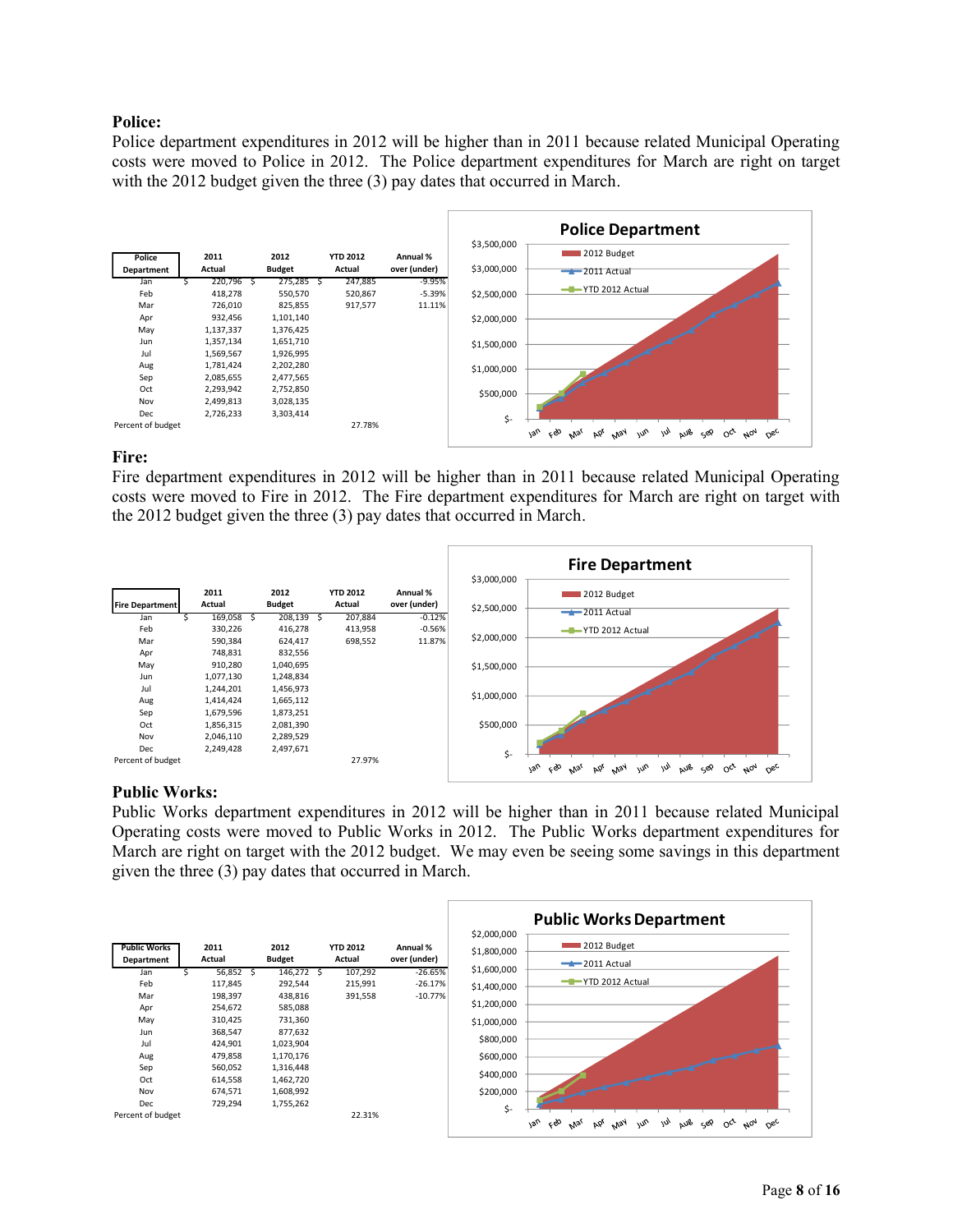### **Planning and Development:**

Planning and Development department expenditures in 2012 will be higher than in 2011 because related Municipal Operating costs were moved to Planning and Development in 2012. The Planning and Development department expenditures for March are right on target with the 2012 budget. We may even be seeing some savings in this department given the three (3) pay dates that occurred in March.



#### **Sanitation:**

Sanitation department expenditures for March are right on target with the 2012 budget.

|                   |         |    |               |   |                 |              | \$600,000 | <b>Sanitation</b>                                                                                                              |
|-------------------|---------|----|---------------|---|-----------------|--------------|-----------|--------------------------------------------------------------------------------------------------------------------------------|
|                   | 2011    |    | 2012          |   | <b>YTD 2012</b> | Annual %     |           | 2012 Budget                                                                                                                    |
| Sanitation        | Actual  |    | <b>Budget</b> |   | Actual          | over (under) | \$500,000 |                                                                                                                                |
| Jan               | 36,472  | -5 | 46,042        | 5 | 34,270          | $-25.57%$    |           | $-2011$ Actual                                                                                                                 |
| Feb               | 66,493  |    | 92,084        |   | 77,438          | $-15.91%$    |           | -T-YTD 2012 Actual                                                                                                             |
| Mar               | 112,078 |    | 138,126       |   | 132,795         | $-3.86%$     | \$400,000 |                                                                                                                                |
| Apr               | 159,653 |    | 184,168       |   |                 |              |           |                                                                                                                                |
| May               | 194,853 |    | 230,210       |   |                 |              | \$300,000 |                                                                                                                                |
| Jun               | 246,412 |    | 276,252       |   |                 |              |           |                                                                                                                                |
| Jul               | 292,867 |    | 322,294       |   |                 |              | \$200,000 |                                                                                                                                |
| Aug               | 334,278 |    | 368,336       |   |                 |              |           |                                                                                                                                |
| Sep               | 384,402 |    | 414,378       |   |                 |              |           |                                                                                                                                |
| Oct               | 420,034 |    | 460,420       |   |                 |              | \$100,000 |                                                                                                                                |
| Nov               | 462,153 |    | 506,462       |   |                 |              |           |                                                                                                                                |
| Dec               | 519,877 |    | 552,508       |   |                 |              | \$-       |                                                                                                                                |
| Percent of budget |         |    |               |   | 24.03%          |              |           | <b>Van</b><br>ςÒ<br>w<br><b>AUB</b><br>$w^{\prime}$<br>$\mu_{0q}$<br>Þά<br>May<br>$O_{6c}$<br>Sep<br>$O_{C_{r}}$<br><b>Mar</b> |

### **Community Services:**

Community Services expenditures fluctuate from month to month depending upon activities such as the Brentwood Days festival and other community events. The Community Services expenditures for March are right on target with the 2012 budget.

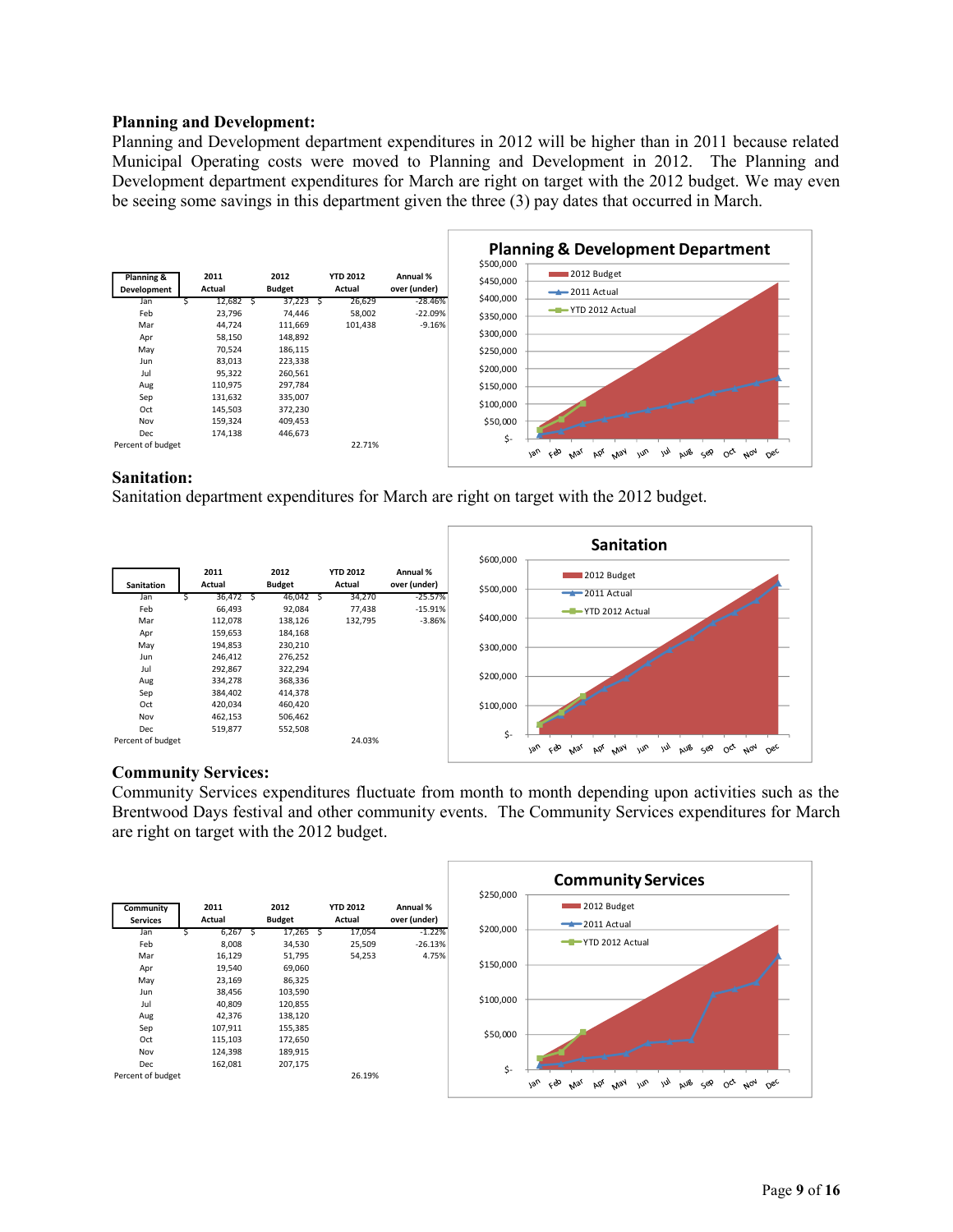### **Legislative:**

Legislative department expenditures in 2012 will be higher than in 2011 because related Municipal Operating costs were moved to Legislative in 2012. The Legislative department expenditures for March are right on target with the 2012 budget given the three (3) pay dates that occurred in March.



#### **Judicial:**

Judicial department expenditures in 2012 will be higher than in 2011 because related Municipal Operating costs were moved to Judicial in 2012. The Judicial department expenditures for March are right on target with the 2012 budget. We may even be seeing some savings in this department given the three (3) pay dates that occurred in March.



### **Municipal Operating:**

Municipal Operating expenditures in 2012 will be much less than in 2011 because many Municipal Operating costs related to specific departments were moved to those departments in 2012. The Municipal Operating expenditures for March are right on target with the 2012 budget.

|                   |           |               |                 |              |             | <b>Municipal Operating</b>                                                                              |
|-------------------|-----------|---------------|-----------------|--------------|-------------|---------------------------------------------------------------------------------------------------------|
|                   |           |               |                 |              | \$4,000,000 |                                                                                                         |
| <b>Municipal</b>  | 2011      | 2012          | <b>YTD 2012</b> | Annual %     |             | 2012 Budget                                                                                             |
| Operating         | Actual    | <b>Budget</b> | Actual          | over (under) | \$3,500,000 | $-2011$ Actual                                                                                          |
| Jan               | 232,039   | 101,116       | 80,534          | $-20.35%$    | \$3,000,000 |                                                                                                         |
| Feb               | 466,320   | 202,232       | 151,304         | $-25.18%$    |             | -T-YTD 2012 Actual                                                                                      |
| Mar               | 792,570   | 303,348       | 256,649         | $-15.39%$    | \$2,500,000 |                                                                                                         |
| Apr               | 1,068,638 | 404,464       |                 |              |             |                                                                                                         |
| May               | 1,280,430 | 505,580       |                 |              | \$2,000,000 |                                                                                                         |
| Jun               | 1,765,463 | 606,696       |                 |              |             |                                                                                                         |
| Jul               | 2,053,774 | 707,812       |                 |              | \$1,500,000 |                                                                                                         |
| Aug               | 2,355,311 | 808,928       |                 |              |             |                                                                                                         |
| Sep               | 2,686,447 | 910,044       |                 |              | \$1,000,000 |                                                                                                         |
| Oct               | 2,987,727 | 1,011,160     |                 |              |             |                                                                                                         |
| Nov               | 3,229,237 | 1,112,276     |                 |              | \$500,000   |                                                                                                         |
| Dec               | 3,718,064 | 1,213,386     |                 |              |             |                                                                                                         |
| Percent of budget |           |               | 21.15%          |              | \$-         | w<br>ςÒ<br>w <sub>o</sub><br>AUB<br>1an<br>Oct Not Dec<br><b>May</b><br>Sep<br>AP<br>$v_{V_{S_{\ell}}}$ |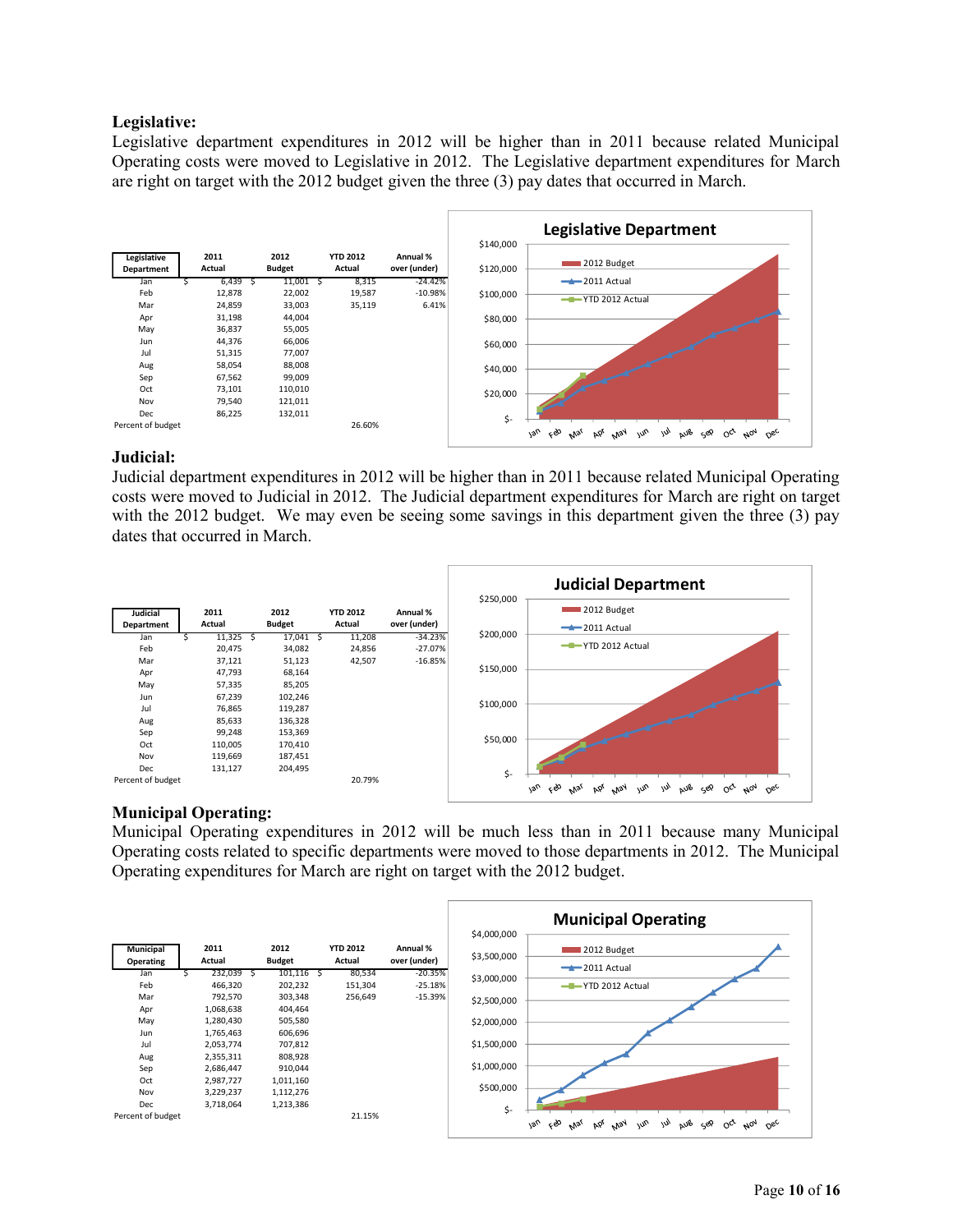### **OTHER CITY FUNDS**

#### **Police and Fire Pension Fund**

|                                                                              |    |                |  | <b>City of Brentwood</b>                               |    |              |                     |            |  |  |  |
|------------------------------------------------------------------------------|----|----------------|--|--------------------------------------------------------|----|--------------|---------------------|------------|--|--|--|
|                                                                              |    |                |  | <b>Police and Fire Pension Fund Financial Position</b> |    |              |                     |            |  |  |  |
|                                                                              |    |                |  | 2012 Budget Year                                       |    |              |                     |            |  |  |  |
|                                                                              |    |                |  |                                                        |    |              |                     |            |  |  |  |
| <b>Police and Fire Pension Fund Summary</b>                                  |    |                |  |                                                        |    |              |                     |            |  |  |  |
| \$ Difference<br>W/Beginning                                                 |    |                |  |                                                        |    |              |                     |            |  |  |  |
| Month                                                                        |    | Revenues       |  | Expenditures                                           |    | Over (Under) | <b>Fund Balance</b> |            |  |  |  |
|                                                                              |    |                |  |                                                        |    |              |                     | 24,756,000 |  |  |  |
| January                                                                      | \$ | 18,714 \$      |  |                                                        | \$ | 18,714       |                     | 24,774,714 |  |  |  |
| February                                                                     |    | 1,109,640      |  | 192,139                                                |    | 917,501      |                     | 25,692,215 |  |  |  |
| March                                                                        |    | 666,534        |  | 90,530                                                 |    | 576,004      |                     | 26,268,219 |  |  |  |
| April                                                                        |    |                |  |                                                        |    |              |                     | 26,268,219 |  |  |  |
| May                                                                          |    |                |  |                                                        |    |              |                     | 26,268,219 |  |  |  |
| June                                                                         |    |                |  |                                                        |    |              |                     | 26,268,219 |  |  |  |
| July                                                                         |    |                |  |                                                        |    |              |                     | 26,268,219 |  |  |  |
| August                                                                       |    |                |  |                                                        |    |              |                     | 26,268,219 |  |  |  |
| September                                                                    |    |                |  |                                                        |    |              |                     | 26,268,219 |  |  |  |
| October                                                                      |    |                |  |                                                        |    |              |                     | 26,268,219 |  |  |  |
| November                                                                     |    |                |  |                                                        |    |              |                     | 26,268,219 |  |  |  |
| December                                                                     |    |                |  |                                                        |    |              |                     | 26,268,219 |  |  |  |
| Totals                                                                       |    | $1,794,888$ \$ |  | 282,669                                                | ્ડ | 1,512,219    |                     |            |  |  |  |
|                                                                              |    |                |  |                                                        |    |              |                     |            |  |  |  |
|                                                                              |    |                |  |                                                        |    |              |                     |            |  |  |  |
| * Beginning fund balance at 01/01/2012 is preliminary and subject to change. |    |                |  |                                                        |    |              |                     |            |  |  |  |
|                                                                              |    |                |  |                                                        |    |              |                     |            |  |  |  |

The Police and Fire Pension Fund is presented for information purposes only. The Police and Firefighters Pension Plan Board of Trustees oversees this fund. The Police and Fire Pension Fund activity for February was posted in March. There was a significant increase again in February in market value of the pension fund investments which is reflected as revenue to the fund. There were no retirement payouts in February so expenditures were more in line with 2011. However, we are still tracking well above the 2012 budget.

| <b>Police and Fire</b><br>Pension | 2011<br>Actual |            |  | 2012<br><b>Budget</b> | <b>YTD 2012</b><br>Actual | Annual %<br>over (under) |
|-----------------------------------|----------------|------------|--|-----------------------|---------------------------|--------------------------|
| Jan                               | S              | 25.526 S   |  | 58.075 S              | 18.714                    | $-67.78%$                |
| Feb                               |                | 341.941    |  | 116.150               | 1.128.354                 | 871.46%                  |
| Mar                               |                | 761,347    |  | 174,225               | 1.794.888                 | 930.21%                  |
| Apr                               |                | 710.157    |  | 232.300               |                           |                          |
| May                               |                | 1,265,356  |  | 290,375               |                           |                          |
| Jun.                              |                | 1.244.868  |  | 348.450               |                           |                          |
| Jul                               |                | 998.384    |  | 406.525               |                           |                          |
| Aug                               |                | 766,870    |  | 464.600               |                           |                          |
| Sep                               |                | (32, 717)  |  | 522,675               |                           |                          |
| Oct                               |                | (941, 684) |  | 580,750               |                           |                          |
| Nov                               |                | 1,464,812  |  | 1,816,113             |                           |                          |
| Dec                               |                | 1,192,021  |  | 1,874,183             |                           |                          |
| Percent of budget                 |                |            |  |                       | 95 77%                    |                          |

**Total Revenue** \$2,500,000 2012 Budget 2011 Actual \$2,000,000  $\overline{1}$ D 2012 Actu \$1,500,000 \$1,000,000 \$500,000  $\mathsf{S}$  $PQ^{\prime}$   $NQ^{\prime}$  $\omega^{\alpha}$  $\ell_{\nu\mu}$ NOV Feb Mar .vs .<br>Os nec \$(500,000) \$(1,000,000) \$(1,500,000)



| <b>Police and Fire</b><br>Pension | 2011<br>Actual | 2012<br><b>Budget</b> | YTD 2012<br>Actual | Annual %<br>over (under) |
|-----------------------------------|----------------|-----------------------|--------------------|--------------------------|
| Jan                               | 25,526 S       | 58.075                | 18.714<br>-S       | $-67.78%$                |
| Feb                               | 341,941        | 116,150               | 1,128,354          | 871.46%                  |
| Mar                               | 761,347        | 174,225               | 1.794.888          | 930.21%                  |
| Apr                               | 710,157        | 232,300               |                    |                          |
| May                               | 1,265,356      | 290,375               |                    |                          |
| Jun                               | 1,244,868      | 348,450               |                    |                          |
| Jul                               | 998,384        | 406.525               |                    |                          |
| Aug                               | 766.870        | 464.600               |                    |                          |
| Sep                               | (32, 717)      | 522,675               |                    |                          |
| Oct                               | (941, 684)     | 580,750               |                    |                          |
| Nov                               | 1.464.812      | 1,816,113             |                    |                          |
| Dec                               | 1.192.021      | 1.874.183             |                    |                          |
| Percent of budget                 |                |                       | 95.77%             |                          |

Note: Fluctuations are due to changes in investment market values from month to month.

| <b>Police and Fire</b><br>Pension | 2011<br>Actual | 2012<br><b>Budget</b> | <b>YTD 2012</b><br>Actual | Annual %<br>over (under) |
|-----------------------------------|----------------|-----------------------|---------------------------|--------------------------|
| Jan                               | Ś<br>Ś<br>٠    | ۰                     | Ś<br>۰                    | #DIV/0!                  |
| Feb                               | 74.752         | 64.545                | 192,139                   | 197.68%                  |
| Mar                               | 273.181        | 129,090               | 282.669                   | 118.97%                  |
| Apr                               | 344.646        | 193,635               |                           |                          |
| May                               | 426,841        | 258,180               |                           |                          |
| Jun                               | 510,619        | 322.725               |                           |                          |
| Jul                               | 663.475        | 387.270               |                           |                          |
| Aug                               | 2,750,571      | 451.815               |                           |                          |
| Sep                               | 2,933,593      | 516,360               |                           |                          |
| Oct                               | 3,017,637      | 580.905               |                           |                          |
| Nov                               | 3.094.675      | 645.450               |                           |                          |
| Dec                               | 1,302,519      | 710,000               |                           |                          |
| Percent of budget                 |                |                       | 39.81%                    |                          |

Note: Large fluctuations in 2011 relate to an error in Aug. 2011 corrected in Dec. 2011 (\$2 mil)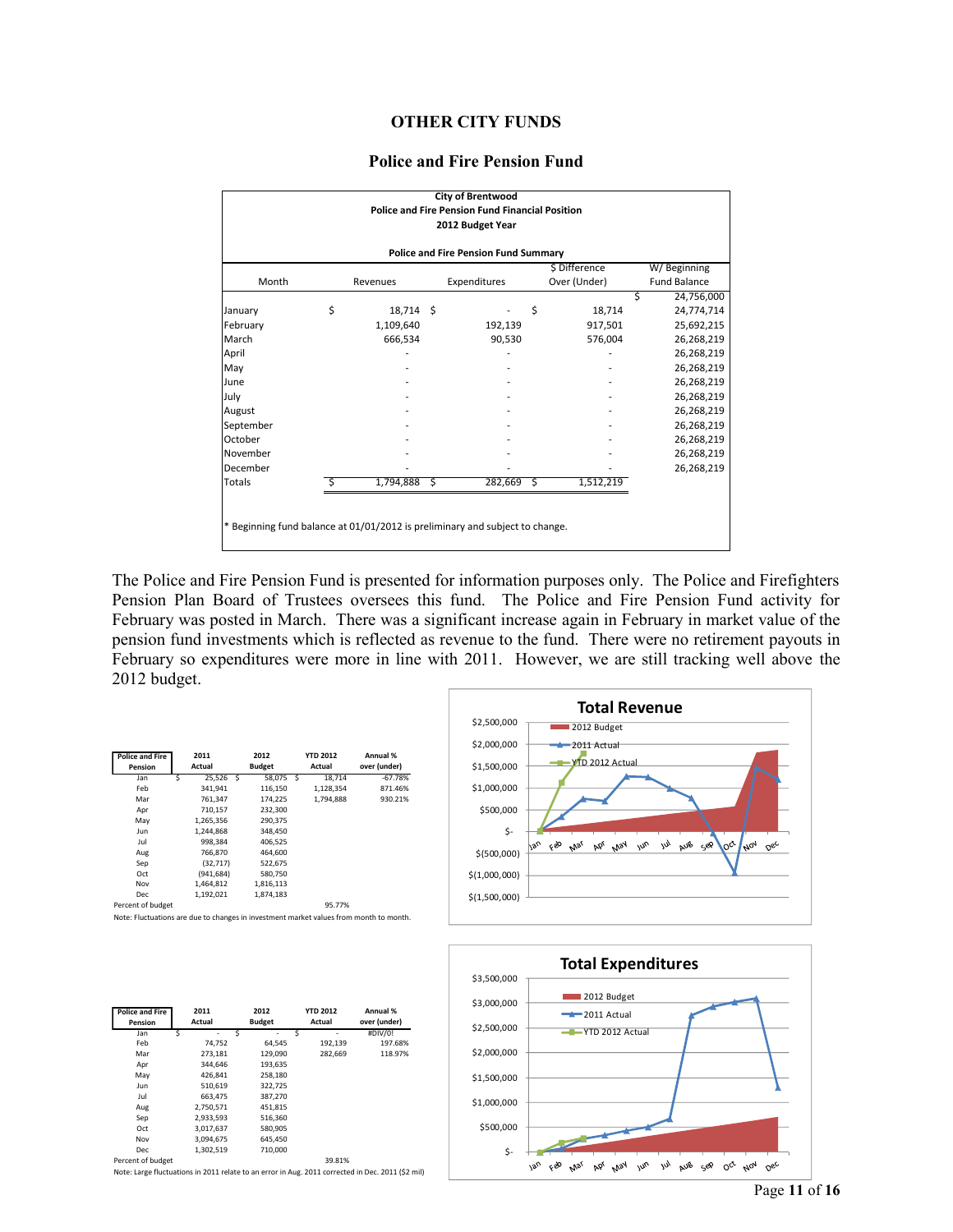# **Library Fund**

| <b>City of Brentwood</b><br><b>Library Fund Financial Position</b><br>2012 Budget Year |    |            |  |              |  |               |                     |  |  |  |
|----------------------------------------------------------------------------------------|----|------------|--|--------------|--|---------------|---------------------|--|--|--|
| <b>Library Fund Summary</b>                                                            |    |            |  |              |  |               |                     |  |  |  |
|                                                                                        |    |            |  |              |  | \$ Difference | W/Beginning         |  |  |  |
| Month                                                                                  |    | Revenues   |  | Expenditures |  | Over (Under)  | <b>Fund Balance</b> |  |  |  |
|                                                                                        |    |            |  |              |  | Ś             | 342,071             |  |  |  |
| January                                                                                | \$ | $2,930$ \$ |  | $16,817$ \$  |  | (13, 887)     | 328,184             |  |  |  |
| February                                                                               |    | 1,983      |  | 34,379       |  | (32, 396)     | 295,788             |  |  |  |
| March                                                                                  |    | 864        |  | 60,528       |  | (59, 664)     | 236,124             |  |  |  |
| April                                                                                  |    |            |  |              |  |               | 236,124             |  |  |  |
| May                                                                                    |    |            |  |              |  |               | 236,124             |  |  |  |
| June                                                                                   |    |            |  |              |  |               | 236,124             |  |  |  |
| July                                                                                   |    |            |  |              |  |               | 236,124             |  |  |  |
| August                                                                                 |    |            |  |              |  |               | 236,124             |  |  |  |
| September                                                                              |    |            |  |              |  |               | 236,124             |  |  |  |
| October                                                                                |    |            |  |              |  |               | 236,124             |  |  |  |
| November                                                                               |    |            |  |              |  |               | 236,124             |  |  |  |
| December                                                                               |    |            |  |              |  |               | 236,124             |  |  |  |
| <b>Totals</b>                                                                          | S. | $5,777$ \$ |  | $111,724$ \$ |  | (105, 947)    |                     |  |  |  |
| * Beginning fund balance at 01/01/2012 is preliminary and subject to change.           |    |            |  |              |  |               |                     |  |  |  |

The Library Fund is presented for information purposes only. The Library Board oversees the operations of the Library.





| Library           | 2011<br>Actual |         |   | 2012<br><b>Budget</b> |     | <b>YTD 2012</b><br>Actual | Annual %<br>over (under) |
|-------------------|----------------|---------|---|-----------------------|-----|---------------------------|--------------------------|
| Jan               | Ś              | 1,519   | Ŝ | 3,159                 | - S | 2,930                     | $-7.25%$                 |
| Feb               |                | 2,242   |   | 6,318                 |     | 4,913                     | $-22.24%$                |
| Mar               |                | 3,596   |   | 9,477                 |     | 5,777                     | $-39.04%$                |
| Apr               |                | 4,751   |   | 12,636                |     |                           |                          |
| May               |                | 6.027   |   | 15.795                |     |                           |                          |
| Jun               |                | 9,599   |   | 18,954                |     |                           |                          |
| Jul               |                | 12,605  |   | 22,113                |     |                           |                          |
| Aug               |                | 13,940  |   | 25,272                |     |                           |                          |
| Sep               |                | 15,378  |   | 28,431                |     |                           |                          |
| Oct               |                | 17,200  |   | 31,590                |     |                           |                          |
| Nov               |                | 451,575 |   | 467,857               |     |                           |                          |
| Dec               |                | 461,307 |   | 471,010               |     |                           |                          |
| Percent of budget |                |         |   |                       |     | 1.23%                     |                          |

| Library           | 2011<br>Actual |         | 2012<br><b>Budget</b> |         |     | <b>YTD 2012</b><br>Actual | Annual %<br>over (under) |
|-------------------|----------------|---------|-----------------------|---------|-----|---------------------------|--------------------------|
| Jan               | Š              | 33,270  | ΞŚ.                   | 38,018  | - S | 16,817                    | $-55.77%$                |
| Feb               |                | 61,496  |                       | 76,036  |     | 51,196                    | $-32.67%$                |
| Mar               |                | 118,289 |                       | 114.054 |     | 111.724                   | $-2.04%$                 |
| Apr               |                | 151,568 |                       | 152,072 |     |                           |                          |
| May               |                | 184,809 |                       | 190,090 |     |                           |                          |
| Jun               |                | 223,154 |                       | 228.108 |     |                           |                          |
| Jul               |                | 268,481 |                       | 266,126 |     |                           |                          |
| Aug               |                | 303,281 |                       | 304,144 |     |                           |                          |
| Sep               |                | 364,873 |                       | 342,162 |     |                           |                          |
| Oct               |                | 395,420 |                       | 380,180 |     |                           |                          |
| Nov               |                | 424,161 |                       | 418,198 |     |                           |                          |
| Dec               |                | 466,653 |                       | 456.210 |     |                           |                          |
| Percent of budget |                |         |                       |         |     | 24.49%                    |                          |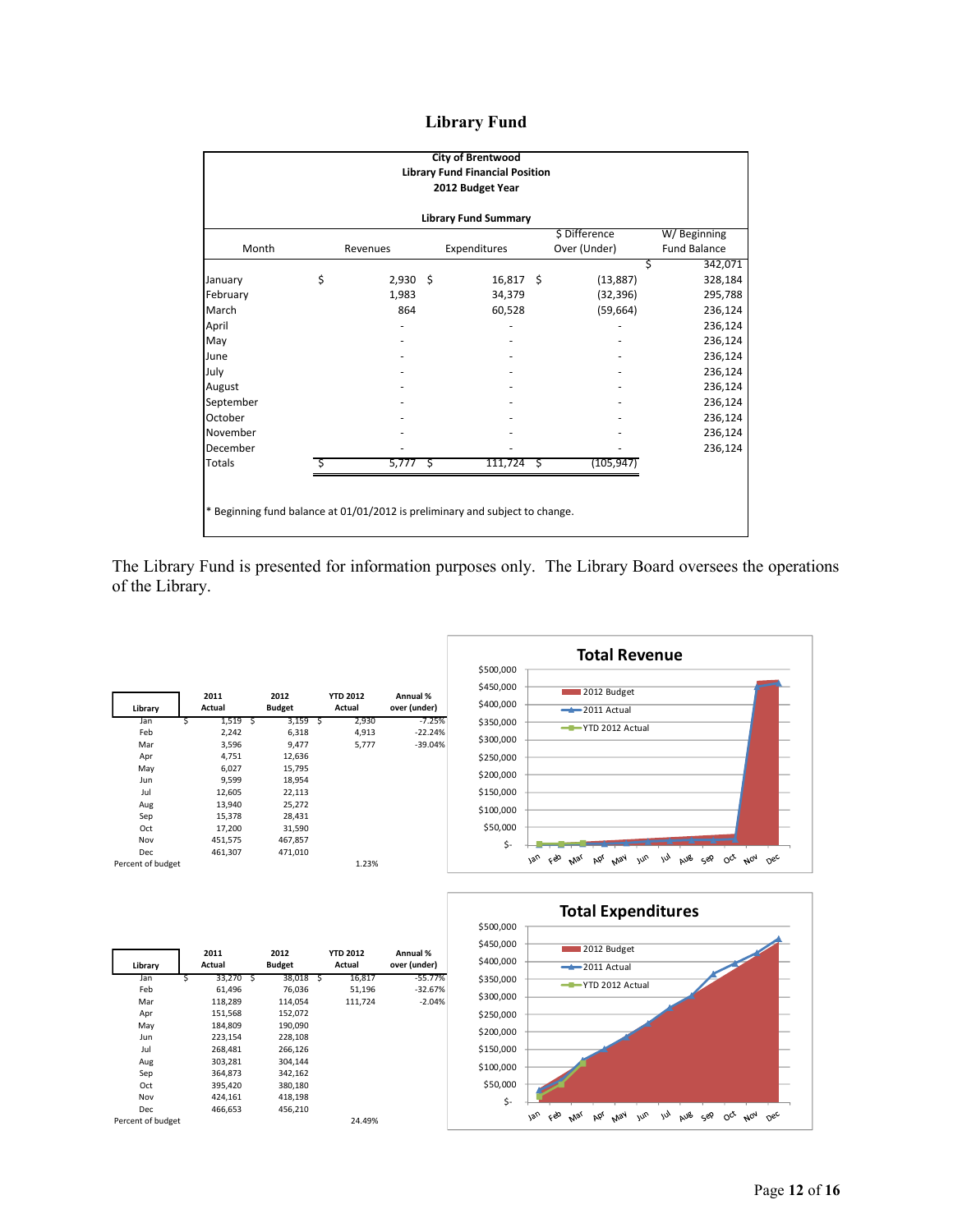|  | <b>Capital Improvements Fund</b> |  |
|--|----------------------------------|--|
|--|----------------------------------|--|

| <b>City of Brentwood</b><br><b>Capital Improvements Fund Financial Position</b><br>2012 Budget Year      |    |              |  |            |  |            |                |  |  |  |
|----------------------------------------------------------------------------------------------------------|----|--------------|--|------------|--|------------|----------------|--|--|--|
| <b>Capital Improvements Fund Summary</b>                                                                 |    |              |  |            |  |            |                |  |  |  |
| \$ Difference<br>W/Beginning<br>Month<br>Over (Under)<br><b>Fund Balance</b><br>Expenditures<br>Revenues |    |              |  |            |  |            |                |  |  |  |
|                                                                                                          |    |              |  |            |  |            | 1,908,492<br>Ś |  |  |  |
| January                                                                                                  | \$ | 171,303 \$   |  | 298,418 \$ |  | (127, 115) | 1,781,377      |  |  |  |
| February                                                                                                 |    | 119,764      |  | 18,644     |  | 101,120    | 1,882,497      |  |  |  |
| March                                                                                                    |    | 256,103      |  | 260,588    |  | (4, 485)   | 1,878,012      |  |  |  |
| April                                                                                                    |    |              |  |            |  |            | 1,878,012      |  |  |  |
| May                                                                                                      |    |              |  |            |  |            | 1,878,012      |  |  |  |
| June                                                                                                     |    |              |  |            |  |            | 1,878,012      |  |  |  |
| July                                                                                                     |    |              |  |            |  |            | 1,878,012      |  |  |  |
| August                                                                                                   |    |              |  |            |  |            | 1,878,012      |  |  |  |
| September                                                                                                |    |              |  |            |  |            | 1,878,012      |  |  |  |
| October                                                                                                  |    |              |  |            |  |            | 1,878,012      |  |  |  |
| November                                                                                                 |    |              |  |            |  |            | 1,878,012      |  |  |  |
| December                                                                                                 |    |              |  |            |  |            | 1,878,012      |  |  |  |
| <b>Totals</b>                                                                                            | Ŝ  | $547,170$ \$ |  |            |  | (30, 480)  |                |  |  |  |
| $577,650$ \$<br>* Beginning fund balance at 01/01/2012 is preliminary and subject to change.             |    |              |  |            |  |            |                |  |  |  |

Revenue for the Capital Improvements fund includes Ad valorem taxes, sales tax, grant revenue and investment income. Sales tax revenue for the Capital Improvements fund is on target with the 2012 budget. All other revenue sources will be coming in at various times throughout the year. The Capital Improvements expenditures are on target with 2011 and the 2012 budget. Expenditures on a monthly basis will be high or low based on purchasing and construction activity.



| Capital<br><b>Improvements</b> |   | 2011<br>Actual | 2012<br><b>Budget</b> | <b>YTD 2012</b><br>Actual | Annual %<br>over (under) |
|--------------------------------|---|----------------|-----------------------|---------------------------|--------------------------|
| Jan                            | S | 422,155 \$     | 220,277               | 298,418                   | 35.47%                   |
| Feb                            |   | 463,478        | 440,554               | 317,062                   | $-28.03%$                |
| Mar                            |   | 690.118        | 660.831               | 577.650                   | $-12.59%$                |
| Apr                            |   | 741.543        | 881.108               |                           |                          |
| May                            |   | 756,398        | 1,101,385             |                           |                          |
| Jun                            |   | 802,393        | 1,321,662             |                           |                          |
| Jul                            |   | 840.673        | 1,541,939             |                           |                          |
| Aug                            |   | 898,977        | 1,762,216             |                           |                          |
| Sep                            |   | 1,087,621      | 1,982,493             |                           |                          |
| Oct                            |   | 1,127,851      | 2,202,770             |                           |                          |
| Nov                            |   | 1,211,310      | 2,423,047             |                           |                          |
| Dec                            |   | 1.314.056      | 2.643.325             |                           |                          |
| Percent of budget              |   |                |                       | 21.85%                    |                          |

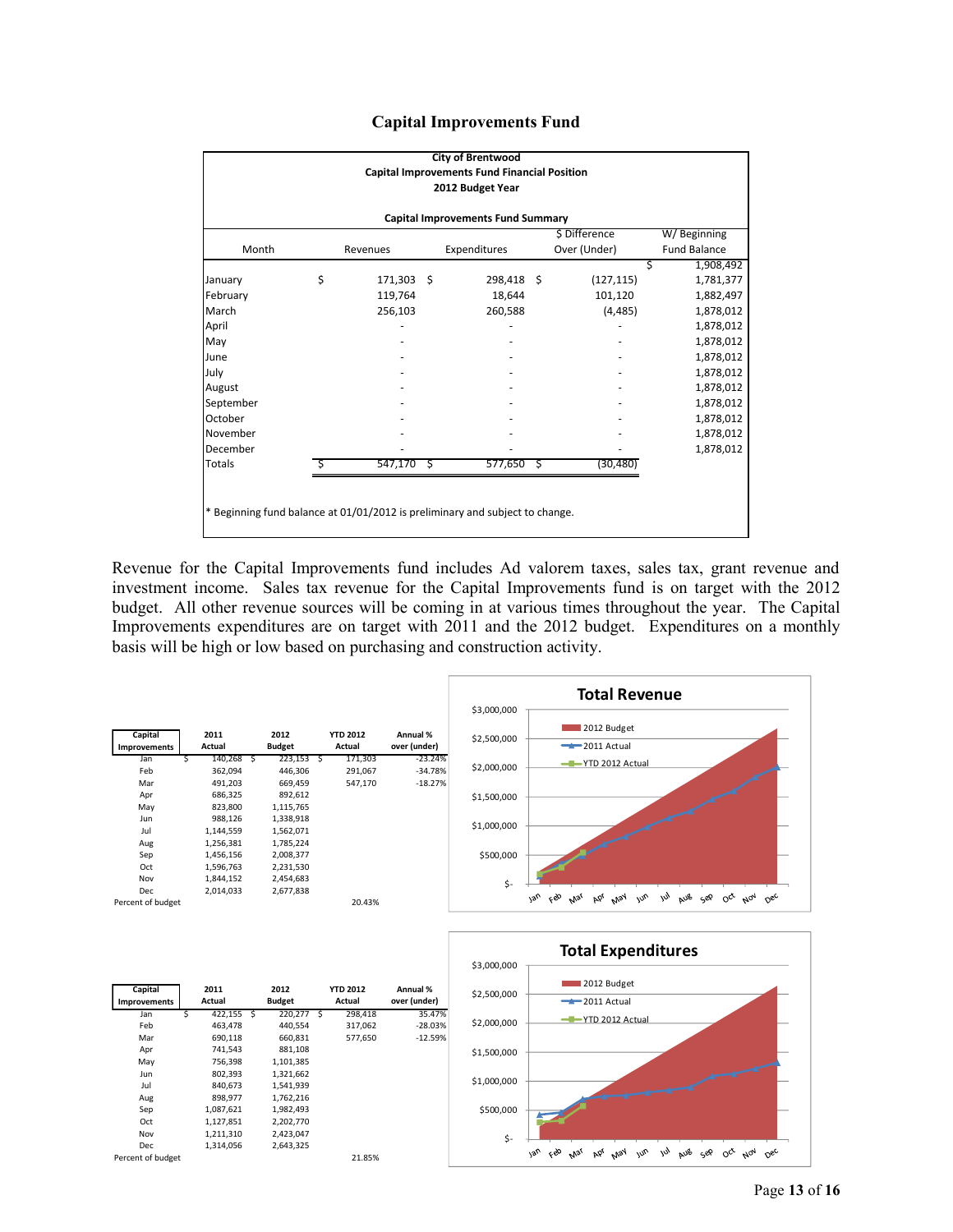| <b>City of Brentwood</b><br>Storm Water and Park Improvements Fund Financial Position                    |    |              |  |            |  |           |                |  |  |  |  |
|----------------------------------------------------------------------------------------------------------|----|--------------|--|------------|--|-----------|----------------|--|--|--|--|
| 2012 Budget Year                                                                                         |    |              |  |            |  |           |                |  |  |  |  |
| Storm Water and Park Improvements Fund Summary                                                           |    |              |  |            |  |           |                |  |  |  |  |
| \$ Difference<br>W/Beginning<br>Month<br>Over (Under)<br>Expenditures<br><b>Fund Balance</b><br>Revenues |    |              |  |            |  |           |                |  |  |  |  |
|                                                                                                          |    |              |  |            |  |           | Ś<br>1,272,876 |  |  |  |  |
| January                                                                                                  | \$ | $204,435$ \$ |  | 242,399 \$ |  | (37, 964) | 1,234,912      |  |  |  |  |
| February                                                                                                 |    | 138,852      |  | 87,629     |  | 51,223    | 1,286,135      |  |  |  |  |
| March                                                                                                    |    | 270,416      |  | 109,782    |  | 160,634   | 1,446,769      |  |  |  |  |
| April                                                                                                    |    |              |  |            |  |           | 1,446,769      |  |  |  |  |
| May                                                                                                      |    |              |  |            |  |           | 1,446,769      |  |  |  |  |
| June                                                                                                     |    |              |  |            |  |           | 1,446,769      |  |  |  |  |
| July                                                                                                     |    |              |  |            |  |           | 1,446,769      |  |  |  |  |
| August                                                                                                   |    |              |  |            |  |           | 1,446,769      |  |  |  |  |
| September                                                                                                |    |              |  |            |  |           | 1,446,769      |  |  |  |  |
| October                                                                                                  |    |              |  |            |  |           | 1,446,769      |  |  |  |  |
| November                                                                                                 |    |              |  |            |  |           | 1,446,769      |  |  |  |  |
| December                                                                                                 |    |              |  |            |  |           | 1,446,769      |  |  |  |  |
| Totals                                                                                                   |    | $613,703$ \$ |  | 439,810 \$ |  | 173,893   |                |  |  |  |  |
|                                                                                                          |    |              |  |            |  |           |                |  |  |  |  |
|                                                                                                          |    |              |  |            |  |           |                |  |  |  |  |
| * Beginning fund balance at 01/01/2012 is preliminary and subject to change.                             |    |              |  |            |  |           |                |  |  |  |  |
|                                                                                                          |    |              |  |            |  |           |                |  |  |  |  |

#### **Storm water & Park Improvements Fund**

Revenue for the Storm water and Parks Improvements fund includes Ad valorem taxes, sales tax, and investment income. Sales tax revenue is on target with the 2012 budget. We are starting to see expenditures fall below 2011 and the 2012 budget even though the final debt service payment paid in January for the 1993 general obligations bonds was higher than budget as noted in previous reports.

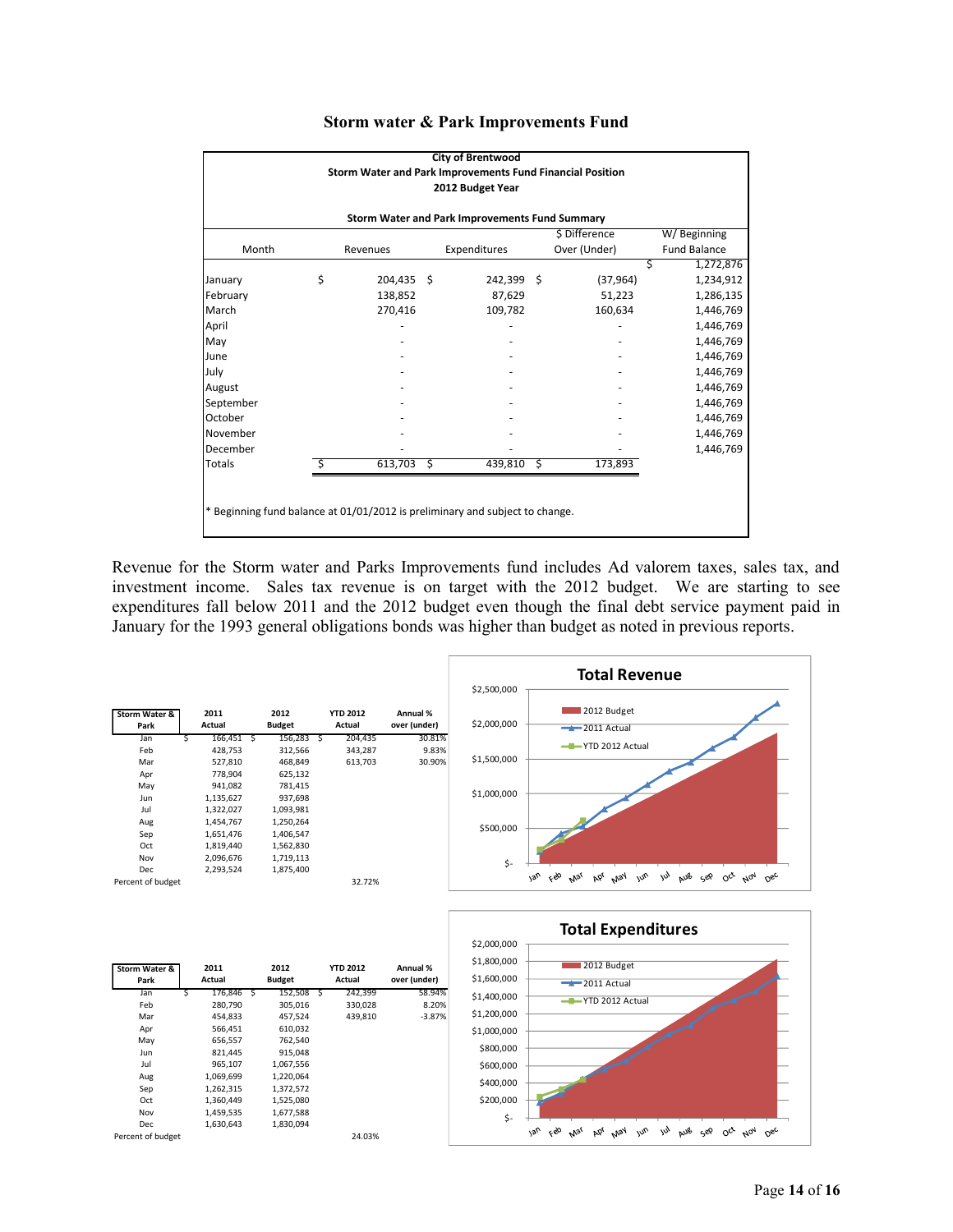# **Sewer Improvements Fund**

|                                                                              |    |             |  | <b>City of Brentwood</b><br>Sewer Improvements Fund Financial Position |                    |              |                     |  |  |  |
|------------------------------------------------------------------------------|----|-------------|--|------------------------------------------------------------------------|--------------------|--------------|---------------------|--|--|--|
| 2012 Budget Year                                                             |    |             |  |                                                                        |                    |              |                     |  |  |  |
| Sewer Improvement Fund Summary                                               |    |             |  |                                                                        |                    |              |                     |  |  |  |
| \$ Difference<br>W/Beginning                                                 |    |             |  |                                                                        |                    |              |                     |  |  |  |
| Month                                                                        |    | Revenues    |  | Expenditures                                                           |                    | Over (Under) | <b>Fund Balance</b> |  |  |  |
|                                                                              |    |             |  |                                                                        |                    | Ś            | 83,796              |  |  |  |
| January                                                                      | \$ | 37,660 \$   |  | $10,530$ \$                                                            |                    | 27,130       | 110,926             |  |  |  |
| February                                                                     |    | 1,425       |  | 7,929                                                                  |                    | (6, 504)     | 104,422             |  |  |  |
| March                                                                        |    | 966         |  | 20,062                                                                 |                    | (19,096)     | 85,326              |  |  |  |
| April                                                                        |    |             |  |                                                                        |                    |              | 85,326              |  |  |  |
| May                                                                          |    |             |  |                                                                        |                    |              | 85,326              |  |  |  |
| June                                                                         |    |             |  |                                                                        |                    |              | 85,326              |  |  |  |
| July                                                                         |    |             |  |                                                                        |                    |              | 85,326              |  |  |  |
| August                                                                       |    |             |  |                                                                        |                    |              | 85,326              |  |  |  |
| September                                                                    |    |             |  |                                                                        |                    |              | 85,326              |  |  |  |
| October                                                                      |    |             |  |                                                                        |                    |              | 85,326              |  |  |  |
| November                                                                     |    |             |  |                                                                        |                    |              | 85,326              |  |  |  |
| December                                                                     |    |             |  |                                                                        |                    |              | 85,326              |  |  |  |
| <b>Totals</b>                                                                | S  | $40,051$ \$ |  | 38,521                                                                 | $\ddot{\varsigma}$ | 1,530        |                     |  |  |  |
|                                                                              |    |             |  |                                                                        |                    |              |                     |  |  |  |
|                                                                              |    |             |  |                                                                        |                    |              |                     |  |  |  |
| * Beginning fund balance at 01/01/2012 is preliminary and subject to change. |    |             |  |                                                                        |                    |              |                     |  |  |  |
|                                                                              |    |             |  |                                                                        |                    |              |                     |  |  |  |

The Sewer Improvements fund revenue and expenditures are on target with 2011 and the 2012 budget.



| <b>Sewer</b>        |   | 2011     | 2012          | <b>YTD 2012</b> | Annual %     |
|---------------------|---|----------|---------------|-----------------|--------------|
| <b>Improvements</b> |   | Actual   | <b>Budget</b> | Actual          | over (under) |
| Jan                 | S | 35,727 S | 36,000 S      | 37,660          | 4.61%        |
| Feb                 |   | 37,485   | 37,700        | 39,085          | 3.67%        |
| Mar                 |   | 38,309   | 38,700        | 40,051          | 3.49%        |
| Apr                 |   | 39,802   | 40,200        |                 |              |
| May                 |   | 40,440   | 41,200        |                 |              |
| Jun                 |   | 40,880   | 41,700        |                 |              |
| Jul                 |   | 41,320   | 42,200        |                 |              |
| Aug                 |   | 41,470   | 42,700        |                 |              |
| Sep                 |   | 41,470   | 43.200        |                 |              |
| Oct                 |   | 41,470   | 43,700        |                 |              |
| Nov                 |   | 41,470   | 44,200        |                 |              |
| Dec                 |   | 152,999  | 155,000       |                 |              |
| Percent of budget   |   |          |               | 25.84%          |              |
|                     |   |          |               |                 |              |
|                     |   |          |               |                 |              |
|                     |   |          |               |                 |              |



| Sewer<br>Improvements | 2011<br>Actual |   | 2012<br><b>Budget</b> |     | <b>YTD 2012</b><br>Actual | Annual %<br>over (under) |
|-----------------------|----------------|---|-----------------------|-----|---------------------------|--------------------------|
| Jan                   | 10,459         | Ŝ | 12,913                | - S | 10,530                    | $-18.45%$                |
| Feb                   | 20,162         |   | 25,826                |     | 18,459                    | $-28.53%$                |
| Mar                   | 35,365         |   | 38,739                |     | 38,521                    | $-0.56%$                 |
| Apr                   | 49,197         |   | 51,652                |     |                           |                          |
| May                   | 70,973         |   | 64,565                |     |                           |                          |
| Jun                   | 82,134         |   | 77,478                |     |                           |                          |
| Jul                   | 91,818         |   | 90,391                |     |                           |                          |
| Aug                   | 105,324        |   | 103,304               |     |                           |                          |
| Sep                   | 119,175        |   | 116,217               |     |                           |                          |
| Oct                   | 132,079        |   | 129,130               |     |                           |                          |
| Nov                   | 142,803        |   | 142,043               |     |                           |                          |
| Dec                   | 160.994        |   | 154.958               |     |                           |                          |
| Percent of budget     |                |   |                       |     | 24.86%                    |                          |